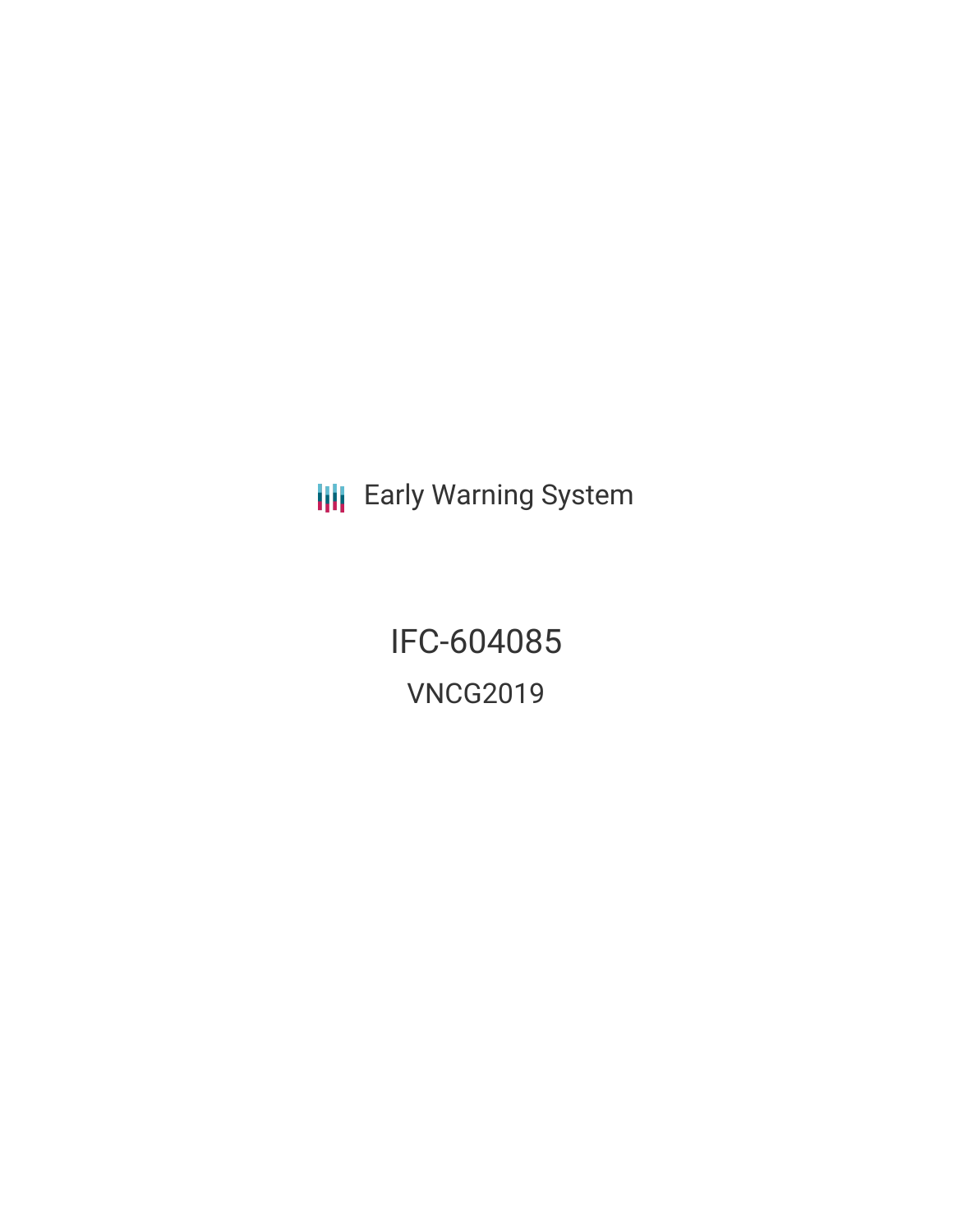## **Quick Facts**

朋

| <b>Countries</b>               | Vietnam                                 |
|--------------------------------|-----------------------------------------|
| <b>Financial Institutions</b>  | International Finance Corporation (IFC) |
| <b>Status</b>                  | Active                                  |
| <b>Bank Risk Rating</b>        | U                                       |
| <b>Voting Date</b>             | 2019-07-09                              |
| <b>Borrower</b>                | Vietnam Institute of Directors (VIOD)   |
| <b>Sectors</b>                 | Finance, Law and Government             |
| <b>Investment Type(s)</b>      | <b>Advisory Services</b>                |
| <b>Investment Amount (USD)</b> | $$1.00$ million                         |
| <b>Grant Amount (USD)</b>      | $$1.00$ million                         |
| <b>Project Cost (USD)</b>      | \$1.00 million                          |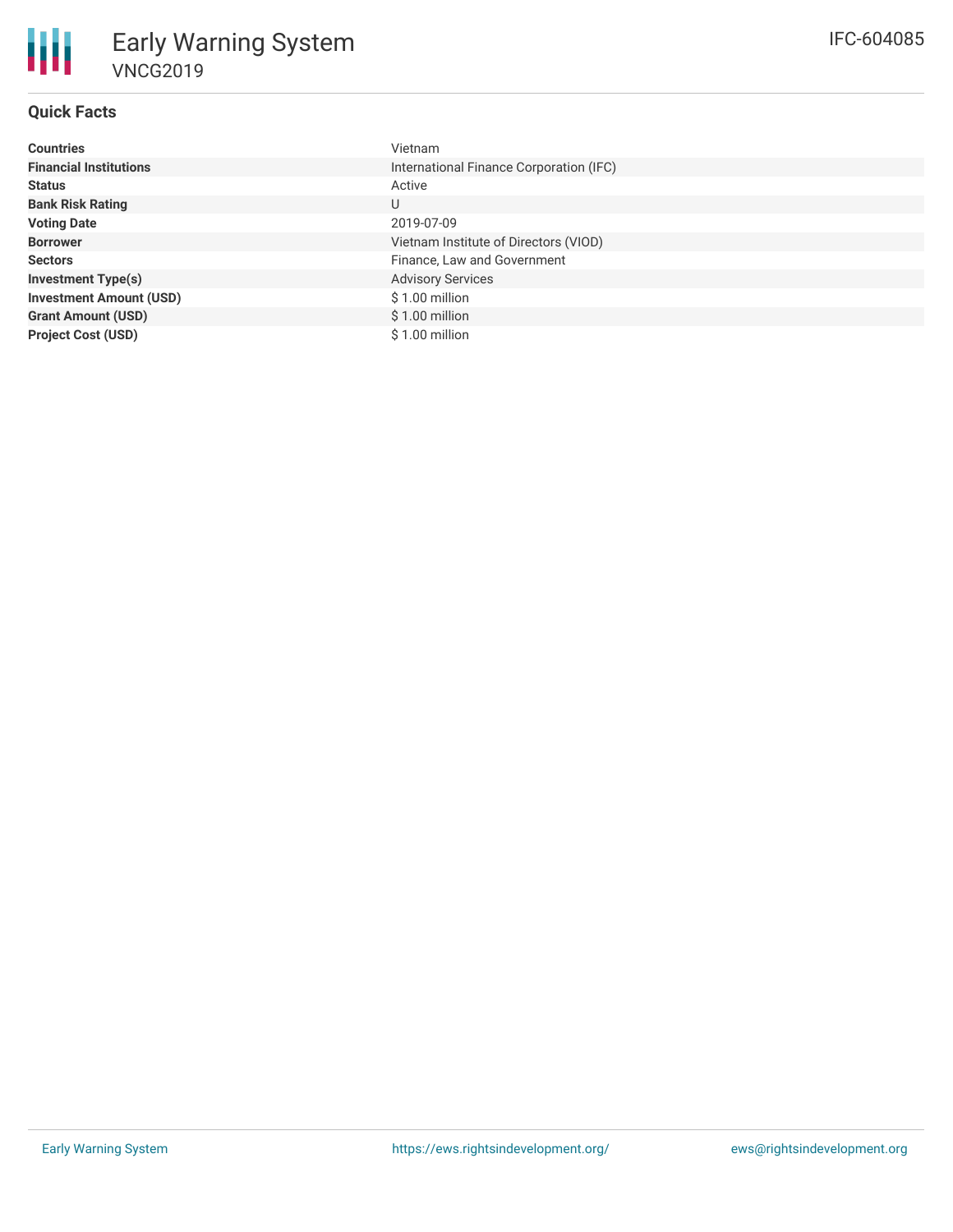

## **Project Description**

According to the bank document, "the overall goal of the Project is to continue supporting the advancement of good corporate governance (CG) practices in Vietnam, and thereby help companies attract investment and improve performance. Specifically, the Project aims to strengthen the capacity of the Vietnam Institute of Directors (VIOD), working with regulators to improve the existing law and regulations related to corporate governance (CG) and deepen the impact of CG by helping companies implement good CG practices."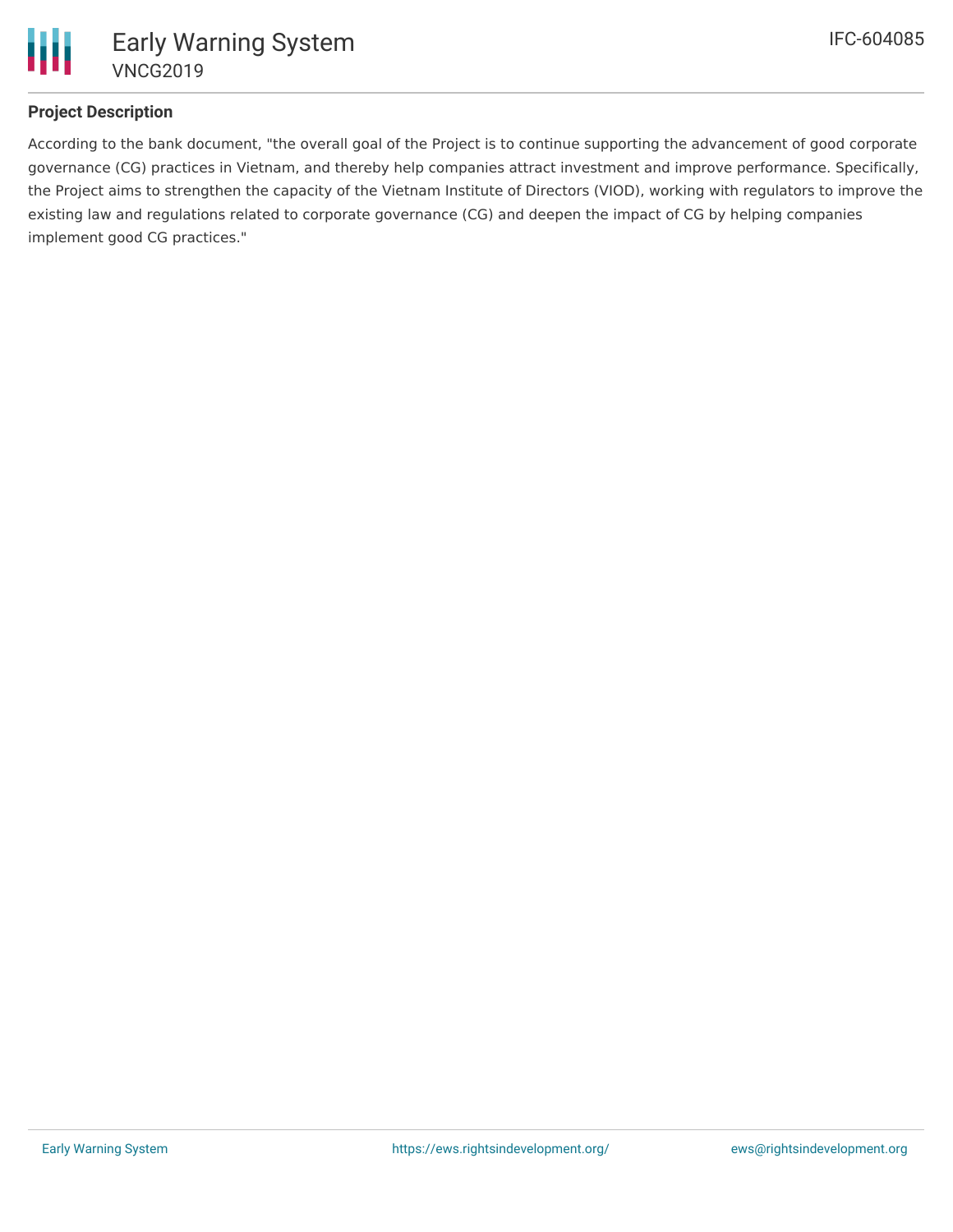## **Investment Description**

• International Finance Corporation (IFC)

\*There is no further information being disclosed at this stage of the project\*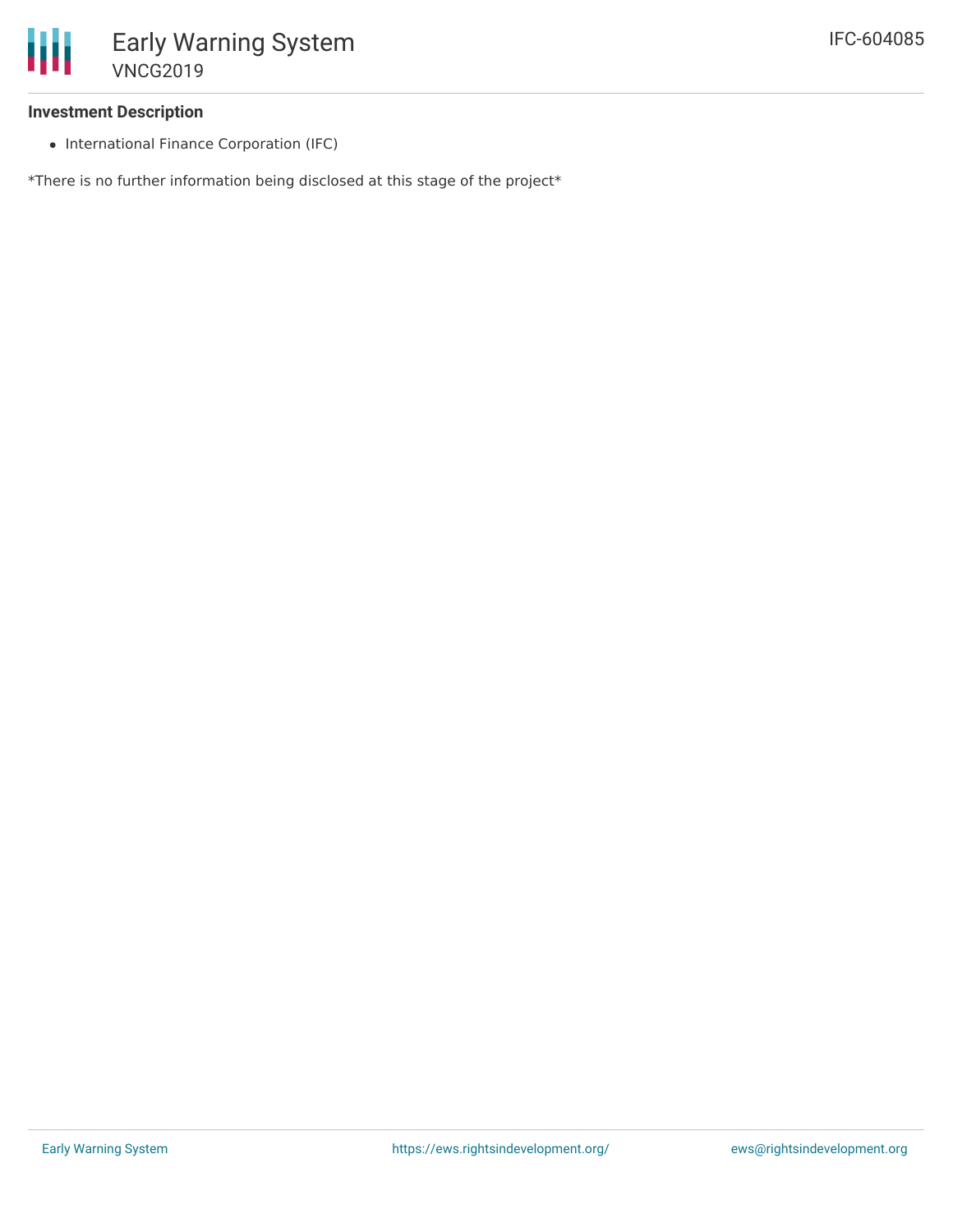



| <b>Private Actor 1</b> | <b>Private Actor</b><br>' Role | <b>Private Actor</b><br>l Sector | <b>Relation</b> | <b>Private Actor 2</b>                | <b>Private Actor</b><br>2 Role | <b>Private Actor</b><br>2 Sector |
|------------------------|--------------------------------|----------------------------------|-----------------|---------------------------------------|--------------------------------|----------------------------------|
|                        | $\overline{\phantom{a}}$       | $\overline{\phantom{a}}$         | $\sim$          | Vietnam Institute of Directors (VIOD) | Client                         | $\overline{\phantom{a}}$         |